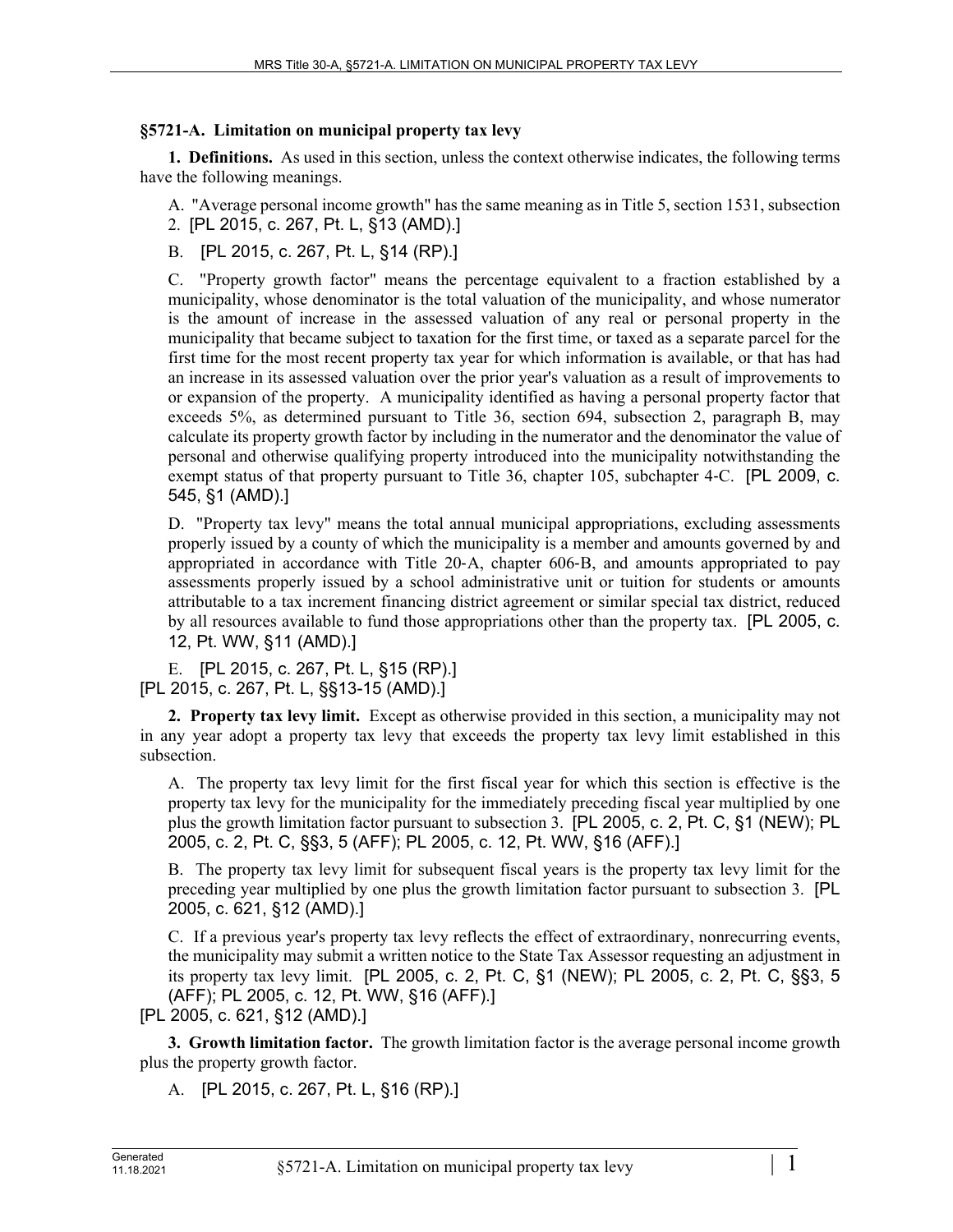B. [PL 2015, c. 267, Pt. L, §16 (RP).] [PL 2015, c. 267, Pt. L, §16 (AMD).]

**4. Adjustment for new state funding.** If the State provides net new funding to a municipality for existing services funded in whole or in part by the property tax levy, other than required state mandate funds pursuant to section 5685 that do not displace current property tax expenditures, the municipality shall lower its property tax levy limit in that year in an amount equal to the net new funds. For purposes of this subsection, "net new funds" means the amount of funds received by the municipality from the State during the most recently completed calendar year, with respect to services funded in whole or in part by the property tax levy, less the product of the following: the amount of such funds received in the prior calendar year multiplied by one plus the growth limitation factor described in subsection 3. "Net new funds" refers to state-municipal revenue sharing and does not include changes in state funding for general assistance under Title 22, section 4311 or in state funding under the Local Road Assistance Program under Title 23, section 1803-B if those changes are the result of the operation of the formula for calculation of state funding under that section but does include changes in funding that are the result of a statutory change in the formula for calculation of state funding under that section. If the calculation required by this subsection reveals that the municipality received or will receive a net reduction in funding, the municipality is authorized to adjust its property tax levy limit in an amount equal to the net reduction of funds. For the purpose of determining if there was or will be a net reduction in funding, the municipality may consider only those funds that are net new funds. For purposes of this subsection, with respect to the development of any municipal budget that was finally adopted on or before July 1, 2013, "net reduction in funding" means the amount of funds received by the municipality from the State during the calendar year immediately preceding the most recently completed calendar year less the amount of such funds received in the most recently completed calendar year. For the purposes of this subsection, with respect to the development of a municipal budget that is finally adopted after July 1, 2013, a municipality may calculate net reduction in funding as the amount of funds received by the municipality from the State during the municipal fiscal year immediately preceding the fiscal year for which the budget is being developed less the amount of such funds that will be received during the fiscal year for which the budget is being prepared, as reasonably calculated on the basis of all available information. If the calculation required by this subsection yields a positive value, that value may be added to the municipality's property tax levy limit. If a municipality receives net new funds in any fiscal year for which its property tax levy limit has not been adjusted as provided in this subsection, the municipality shall adjust its property tax levy limit in the following year in an amount equal to the net new funds.

[PL 2013, c. 368, Pt. G, §1 (AMD).]

**5. Exceeding property tax levy limit; extraordinary circumstances.** The property tax levy limit established in subsection 2 may be exceeded for extraordinary circumstances only under the following circumstances.

A. The extraordinary circumstances must be circumstances outside the control of the municipal legislative body, including:

- (1) Catastrophic events such as natural disaster, terrorism, fire, war or riot;
- (2) Unfunded or underfunded state or federal mandates;
- (3) Citizens' initiatives or other referenda;
- (4) Court orders or decrees; or
- (5) Loss of state or federal funding.

Extraordinary circumstances do not include changes in economic conditions, revenue shortfalls, increases in salaries or benefits, new programs or program expansions that go beyond existing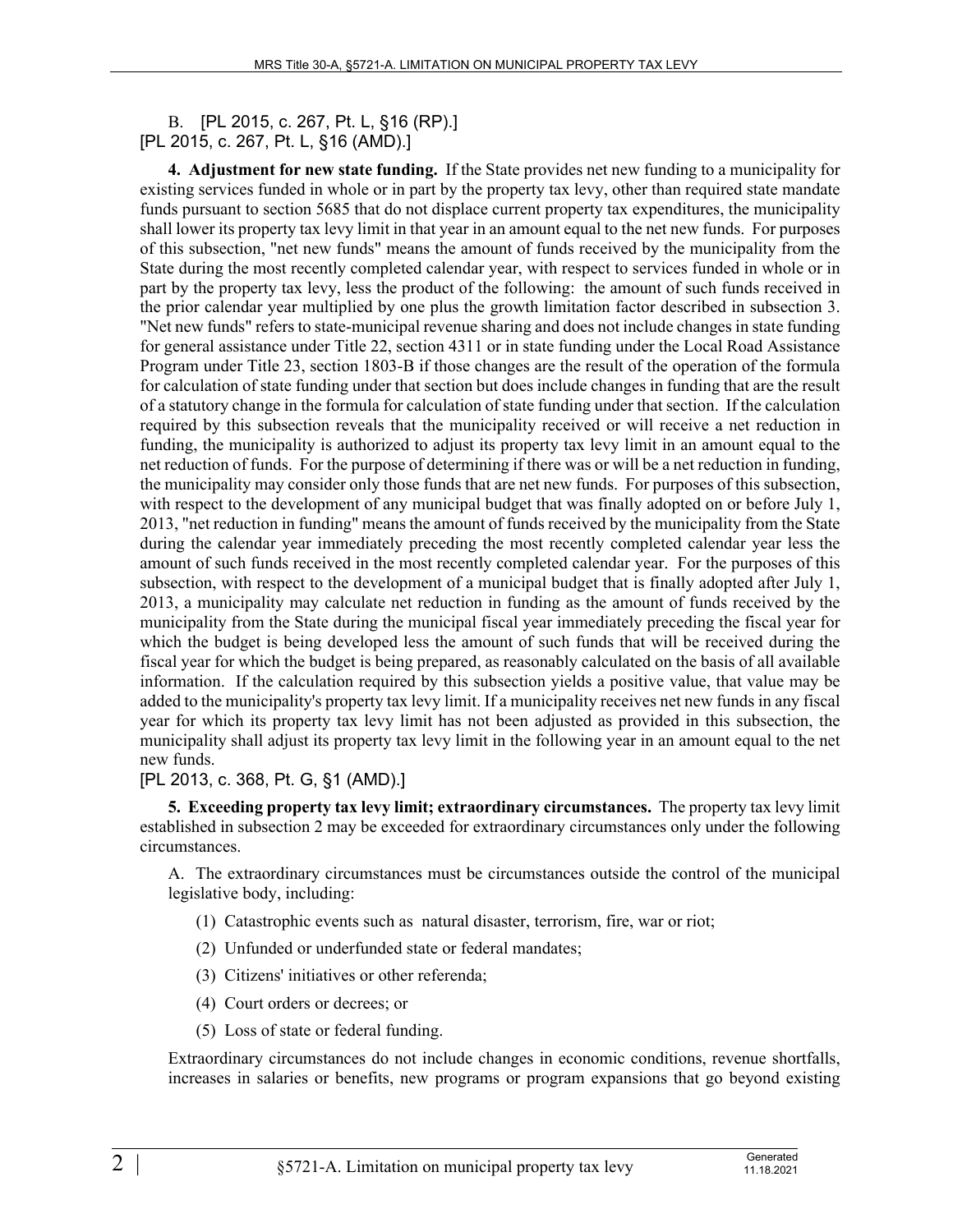program criteria and operation. [PL 2005, c. 2, Pt. C, §1 (NEW); PL 2005, c. 2, Pt. C, §§3, 5 (AFF); PL 2005, c. 12, Pt. WW, §16 (AFF).]

B. The property tax levy limit may be exceeded only as provided in subsection 7. [PL 2005, c. 2, Pt. C, §1 (NEW); PL 2005, c. 2, Pt. C, §§3, 5 (AFF); PL 2005, c. 12, Pt. WW, §16 (AFF).]

C. Exceeding the property tax levy limit established in subsection 2 permits the property tax levy to exceed the property tax levy limit only for the year in which the extraordinary circumstance occurs and does not increase the base for purposes of calculating the property tax levy limit for future years. [PL 2005, c. 2, Pt. C, §1 (NEW); PL 2005, c. 2, Pt. C, §§3, 5 (AFF); PL 2005, c. 12, Pt. WW, §16 (AFF).]

[PL 2005, c. 2, Pt. C, §1 (NEW); PL 2005, c. 2, Pt. C, §§3, 5 (AFF); PL 2005, c. 12, Pt. WW, §16 (AFF).]

**6. Increase in property tax levy limit.** The property tax levy limit established in subsection 2 may be increased for other purposes only as provided in subsection 7.

[PL 2005, c. 2, Pt. C, §1 (NEW); PL 2005, c. 2, Pt. C, §§3, 5 (AFF); PL 2005, c. 12, Pt. WW, §16 (AFF).]

**7. Process for exceeding property tax levy limit.** A municipality may exceed or increase the property tax levy limit only by the following means.

A. If the municipal budget is adopted by town meeting or by referendum, the property tax levy limit may be exceeded by the same process that applies to adoption of the municipal budget except that the vote must be by written ballot on a separate article that specifically identifies the intent to exceed the property tax levy limit. [PL 2005, c. 2, Pt. C, §1 (NEW); PL 2005, c. 2, Pt. C, §§3, 5 (AFF); PL 2005, c. 12, Pt. WW, §16 (AFF).]

B. If the municipal budget is adopted by a town council or city council, the property tax levy limit may be exceeded only by a majority vote of all the elected members of the town council or city council on a separate article that specifically identifies the intent to exceed the property tax levy limit. Unless a municipal charter otherwise provides or prohibits a petition and referendum process, if a written petition, signed by at least 10% of the number of voters voting in the last gubernatorial election in the municipality, requesting a vote on the question of exceeding the property tax levy limit is submitted to the municipal officers within 30 days of the council's vote pursuant to this paragraph, the article voted on by the council must be submitted to the legal voters in the next regular election or a special election called for that purpose. The election must be held within 45 days of the submission of the petition. The election must be called, advertised and conducted according to the law relating to municipal elections, except that the registrar of voters is not required to prepare or the clerk to post a new list of voters and absentee ballots must be prepared and made available at least 14 days prior to the date of the referendum. For the purpose of registration of voters, the registrar of voters must be in session the secular day preceding the election. The voters shall indicate by a cross or check mark placed against the word "Yes" or "No" their opinion on the article. The results must be declared by the municipal officers and entered upon the municipal records. [PL 2005, c. 12, Pt. WW, §12 (AMD).]

[PL 2005, c. 12, Pt. WW, §12 (AMD).]

**8. Treatment of surplus; reserves.** Any property tax revenues collected by a municipality in any fiscal year in excess of its property tax levy limit, as determined by a final audited accounting, must be transferred to a property tax relief fund, which each municipality must establish, and used to reduce property tax levies in subsequent fiscal years. Nothing in this subsection limits the ability of a municipality to maintain adequate reserves pursuant to section 5801.

[PL 2005, c. 2, Pt. C, §1 (NEW); PL 2005, c. 2, Pt. C, §§3, 5 (AFF); PL 2005, c. 12, Pt. WW, §16 (AFF).]